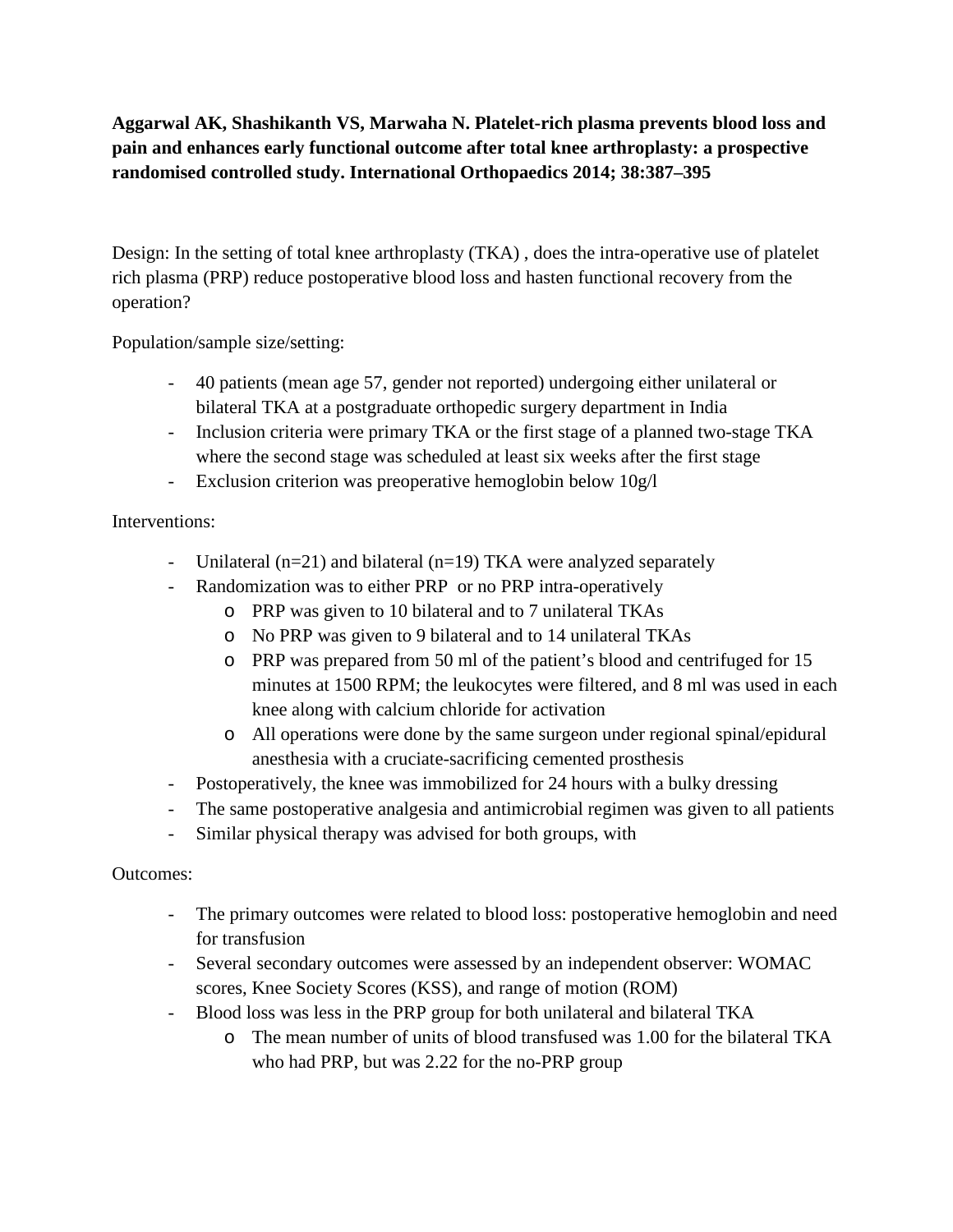- o The mean number of units for the unilateral TKA was 0 units in the PRP group and 0.93 for the no-PRP group
- o On postoperative day 3, the mean hemoglobin was 9.62 in the bilateral group which had PRP and 7.60 for the bilateral group with no PRP; for the unilateral TKA groups, the postop day 3 hemoglobins were 10.49 and 9.72 respectively
- Most of the secondary outcomes favored the PRP group, with fewer narcotics, lower pain scores at 6 and 12 weeks, better WOMAC scores at 6 weeks and 3 months, and better ROM at 6 weeks
	- o Wound healing as assessed by a wound score form did not significantly differ between groups, and only one patient in the control group had a deep infection

Authors' conclusions:

- PRP administered during TKA reduces blood loss, postoperative pain, and the need for narcotics compared to no PRP, and leads to earlier regaining of function
- Local application of PRP can be recommended during TKA to reduce blood loss and pain

Comments:

- Although the decision to transfuse blood could potentially be influenced by knowledge of which patients had PRP, the measurements of hemoglobin are not biased by that knowledge, and the conclusions regarding blood loss are probably not biased
- The allocations were made by opening an opaque envelope intra-operatively, which preserves the principle of allocation concealment
- The authors refer to PRP as a gel, but it appears to be leukocyte-free centrifuged blood with calcium chloride for activation
- The concentration of platelets, a potentially important consideration in preparation of PRP, is not specified
- It was recently reported (Yoshihara 2014) that there have been changes in the past decade with respect to blood management during total hip and knee replacements, with decreased use of predonated autologous blood and increases in the use of allogeneic blood, with total levels of blood transfusion not changing; this study, if replicated, has the potential to offer an alternative to both predonated and allogeneic blood in the setting of TKA, especially when bilateral operations are done

Assessment: Adequate for evidence that in the setting of TKA, intraoperative use of PRP can reduce blood loss, improve levels of postoperative hemoglobin, and reduce the need for blood transfusions by the third postoperative day, and this may improve pain control and promote earlier return to function